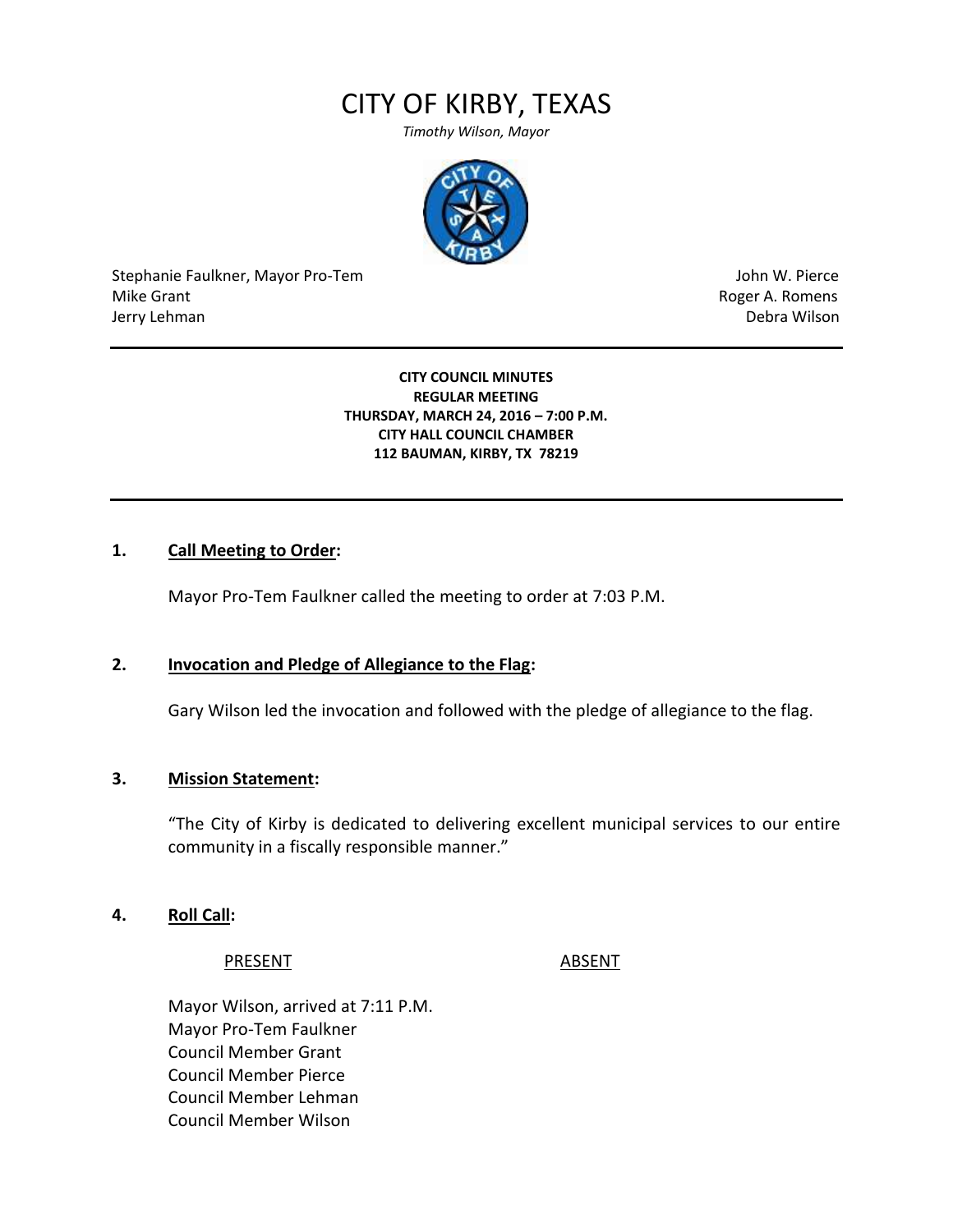#### Council Member Romens

#### **5. Citizen Participation:**

1. Blanche Felan, 904 Hickory Hill – There's going to be a wonderful new trail at Friendship Park and unfortunately the residents in this area are not maintaining their easement. She wanted to know who she can reach out to to make sure easements are being maintained. Mayor Pro Tem Faulkner asked her to email her because the Ordinance Review Committee is addressing issues.

#### **6. Consent Agenda:**

#### a. Public Hearing/Meeting Minutes – March 10, 2016

Council Member Pierce moved to approve the Consent Agenda; seconded by Council Member Grant. The motion carried with a 5-1 vote (Council Member Lehman abstained)

#### **7. Special Consideration Item:**

#### a. Coronation of HOBO King and Queen

Mayor Wilson conducted the coronation of the 2016-2017 HOBO King and Queen, Sylvia and Howard Benavides.

#### **8. Presentations:**

#### a. Employee Of The Month

Mayor Pro-Tem Faulkner asked Roger Aguillon, Public Works Director to introduce Amy Mora, Employee of the Month.

#### b. Profiling From Police Department

Chief Bois presented the 2015 Racial Profiling Comparative and informed Council there was not any evidence of racial profiling or violation of the law in the police department.

Council Member Romens requested citation and warning breakdown in the future.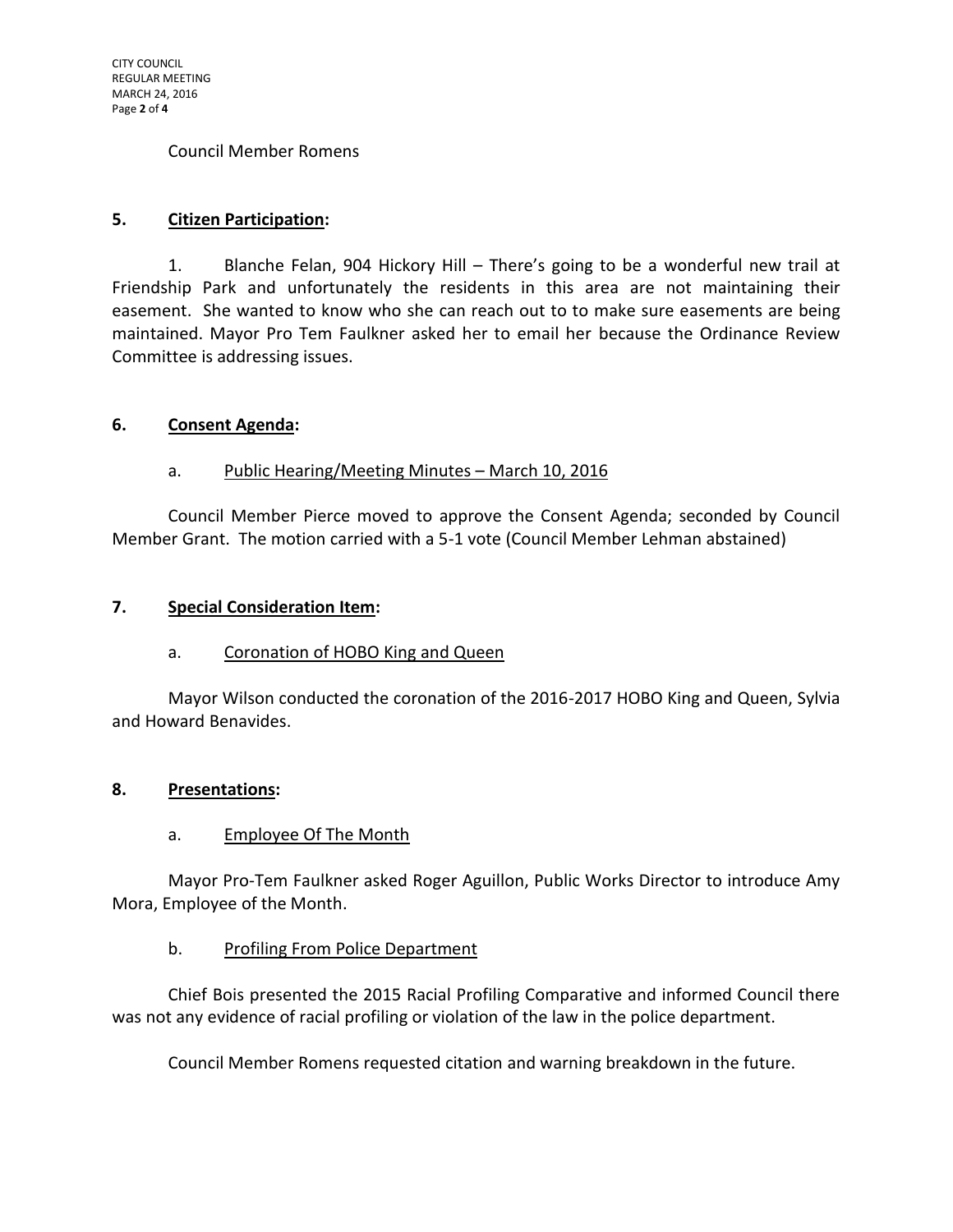### **9. Discussion And Possible Action:**

a. Discussion And Possible Action Regarding A Boundary Adjustment Requesting Land From San Antonio Along Springfield Road, Buzz Aldrin Drive, Corian Glen Drive, Blue Spruce Drive And Swann Lane As Well As Land Bordered By Gibbs Sprawl Road On The North And Seguin Road (F.M. 78) On The South

Mayor Wilson provided an overview of the request of land from San Antonio along Springfield Road, Buzz Aldrin Drive, Corian Glen Drive, Blue Spruce Drive and Swann Lane as well as land bordered by Gibbs Sprawl Road on the north and Seguin Road (F.M. 78) on the south. He addressed three decisions that needed to be made:

The Council discussed paying \$100,000 for the Sysco and Springfield properties, allowing foot traffic access from Sunrise into Friendship Park, providing fire service to Sunrise only if the police respond with the fire department, and the importance of having Council Member Warrick's support.

b. Discussion And Possible Action To Consider The City Manager Review Process And Set A Date And Time For Review, And Answer Any Council Member Questions Regarding The Evaluation

Mayor Wilson asked Council to decide on a date for the evaluation. Mayor Pro-Tem Faulkner said the next City Council meeting on April 14 at 6:00 P.M. Mayor Wilson briefed the Council on the process of completing the evaluation form and asked that the forms be turned in no later than March 31.

# **10. Requests and Announcements:**

# a. Requests By Mayor And Council Members For Items To Be Placed On Future City Council Agendas And Announcements On City Events/Community Interests

Council Member Wilson – Thanked Roger Aguillon and his department for cleaning up the animal control area. The open house was great. January and Council Member Pierce grilled hot dogs. She asked when the next rabies vaccination day will be held. She thanked Roger Aguillon and his department for hand delivering flyers announcing the new garbage dates. She asked Chief Bois to thank Devona for the information on the racial profiling report. She asked that an update on the pool be placed on the next agenda.

Mayor Pro-Tem Faulkner – Asked that and update on the Binz Engleman property be placed on the next agenda. She attended the animal control open house and January has many plans. There will be 40 volunteers coming to build outdoor kennels. The next Ordinance